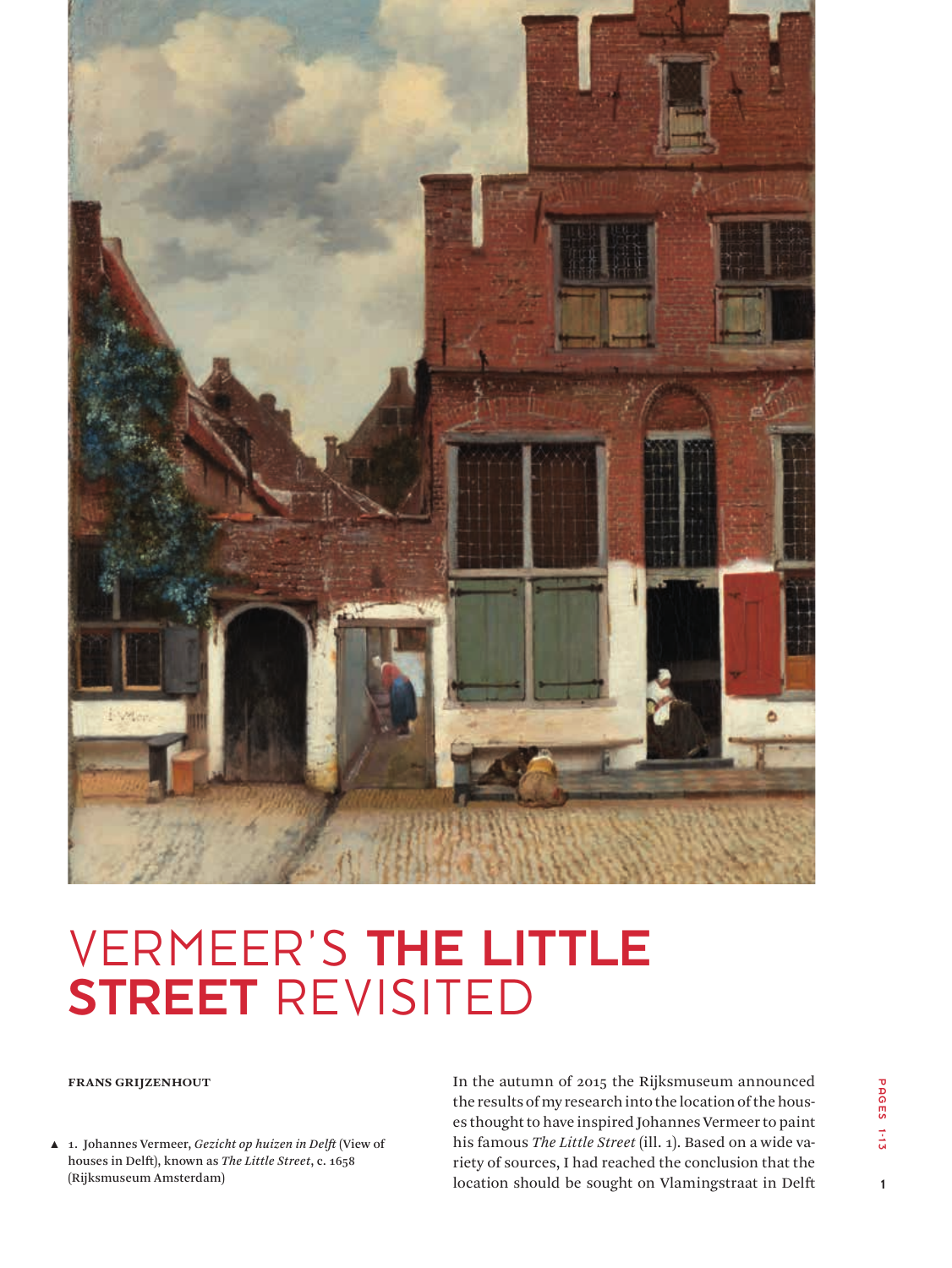on the site currently occupied by numbers 40 and 42. I had further established that an aunt of Vermeer, Ariaentgen Claes van der Minne, was the occupant of Vlamingstraat 42 at the time when Vermeer made the painting. I subsequently investigated Vermeer's attitude to visible reality and the significance of memory in his work. An academic publication and a modest exhibition in the Rijksmuseum, a modified and expanded version of which later went on show in Museum Het Prinsenhof in Delft, served to underpin and illustrate my theses.**<sup>1</sup>**

Immediately after the announcement of my findings, in the early morning of Thursday 19 November 2015, a storm of publicity erupted, both at home and abroad. All the major daily newspapers in the Netherlands and elsewhere reported the news, whether briefly or at length.**<sup>2</sup>** Via popular television programmes, radio stations with a global audience, and numerous digital news platforms and blogs, as well as Facebook, Twitter and other social media, the news flashed around the world at lightning speed.

Although the results were generally speaking very well received**<sup>3</sup>** and the Rijksmuseum also adopted my conclusions in their entirety, it was only to be expected that, with such a topic and such worldwide coverage of the news, there would be some critical reactions. That criticism is focused on a small number of points that I intend to address in this article. I will do so first with reference to the buildings visible in the painting, followed by a review of possible alternative locations, and concluding with a short and more general reflection on the significance of this work by Johannes Vermeer.

#### **VLAMINGSTRAAT 42**

Most commentators have accepted my contention that it is likely that the right-hand house in *The Little Street* stood on the site of what is currently Vlamingstraat 42. The house that stands there now dates entirely from after 1877 and is consequently unable to provide us with any information about the buildings in Vermeer's day; nor has there ever been any archeological survey of the site. The width of the original house (c. 6.3 m) and that of the adjacent gateway (c. 1.25 m), which we know from the 1667 'Ledger of the Dredging of the Canals of the Town of Delft' (also known as the 'Register of Quay Dues'), correspond to the details contained in the original Delft cadastral plan, which was drawn up in 1823 and came into force in 1832. Thanks to these and other archival sources I consulted (deeds of sale, sureties, tax registers, et cetera) it is also possible to reconstruct the location and dimensions of the back house and intervening yard with a reasonable degree of probability. All these details are consistent with the picture created by Vermeer.**<sup>4</sup>**

In the existing literature on *The Little Street*, it is usu-

ally assumed that the right-hand house must date from before the great fire in Delft in 1536. In my research I therefore needed to determine whether such an old house could have stood on the site of Vlamingstraat 42 in Vermeer's day. I came to the conclusion that the reports as to the precise scale of the fire are at any rate not unanimous. I also discovered that on the map painted in 1618 showing Delft after the fire, there actually appears to be an intact house on the north side of Vlamingstraat, roughly on the site of today's number 42. The conclusion to be drawn is not that the very house that Vermeer painted is visible on that map (the map and the rendering of the surviving houses is simply too imprecise), but that it is perfectly possible that one or more individual houses on the north side of Vlamingstraat survived the fire. Whether that applied specifically to the house that stood on the site of Vlamingstraat 42 in the seventeenth century is impossible to verify in the absence of building-historical or archeological evidence, but it is by no means inconceivable.**<sup>5</sup>**

A few commentators told me personally of their doubts regarding the traditional early dating of the house on the right; they surmised a later construction period during the final decade of the sixteenth century. One of them also expressed doubts as to whether this house could ever have existed: he thought he detected several questionable constructions, such as a half-brick external wall.**<sup>6</sup>**

In a recent publication Wim Weve, former building historian of the city of Delft, in line with earlier publications co-authored with Kees Kaldenbach, including in this journal,**7** reiterated his belief that the righthand house painted by Johannes Vermeer could indeed have existed. The structure and a host of details in the depicted house strike him as realistically rendered. According to Weve, the painter suggests an external wall one brick thick, which was normal for a timber-frame house of this size. Weve and other building historians see just as little reason to doubt a pre-1536 construction date.**<sup>8</sup>** I think we should accept the general informed opinion that the right-hand house painted by Johannes Vermeer dates from before 1536. In the case of a later dating, the whole discussion as to whether the house might have survived the fire of 1536, would of course be totally irrelevant.

Since the publication of my book, Kaldenbach and Weve have furnished still more evidence that Vermeer was at any rate keen to give the impression of a meticulous emulation of reality in his depiction of the house on the right. Kaldenbach alerted me to the fact that the different colours of the closed (green) and open (red) shutters of the right-hand house correspond to an earlier observation of Hans Bonke that shutters (of warehouses at any rate) in Holland were usually painted in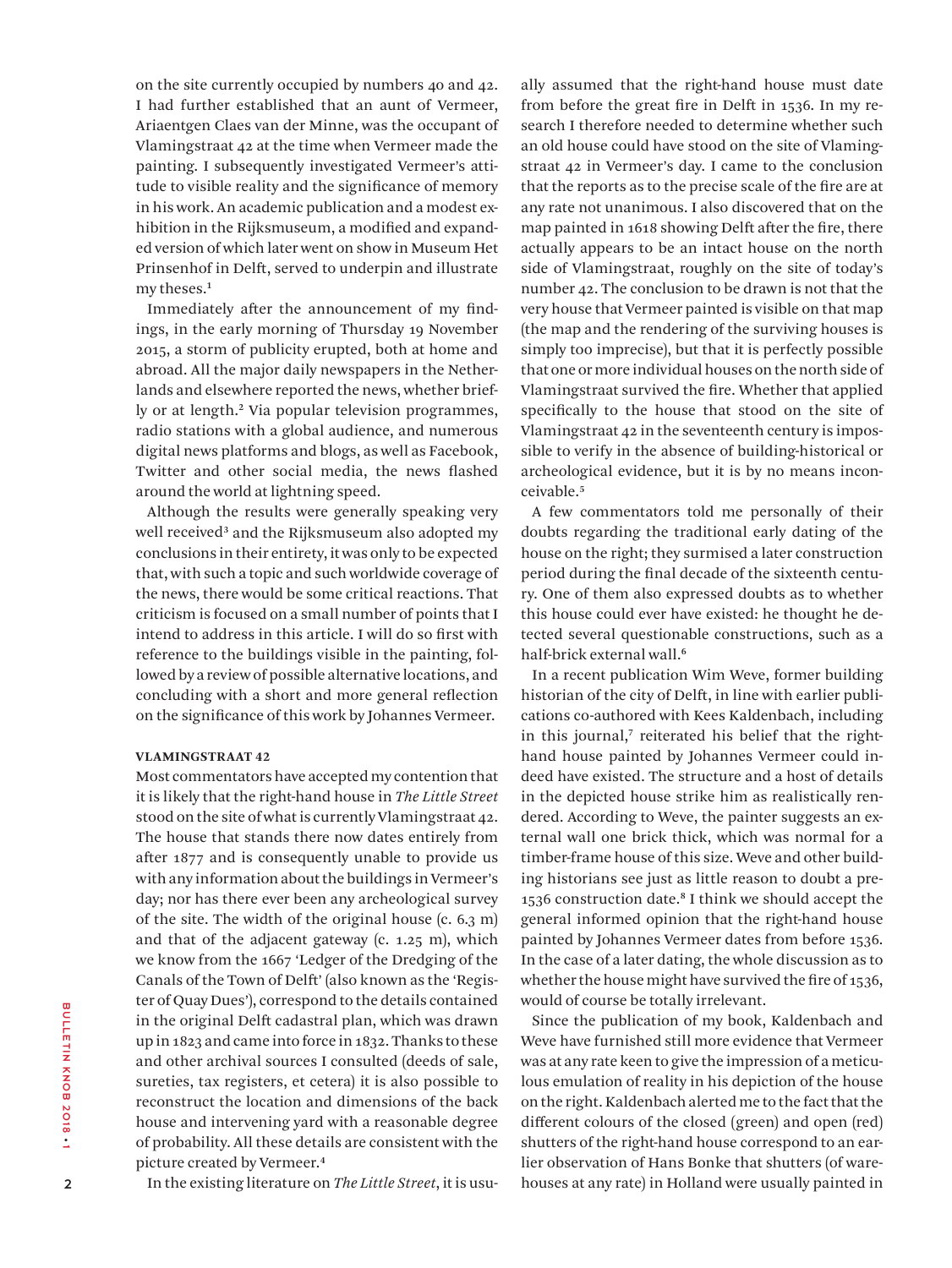

2. Johannes Vermeer, *The Little Street*, detail

Spanish green (verdigris) on the outside – a colour that rapidly darkens in response to sunlight – and red lead on the inside. Vermeer's pale green colour on the outside of the closed left-hand shutters would seem to suggest that they had recently been repainted (ill. 2).**<sup>9</sup>**

During a presentation in Museum Het Prinsenhof on 10 July 2016 (and since published in the *Jaarboek Delfia Batavorum*), Wim Weve made the acute observation that in the bottom sill of the left-hand window of the house on the right it is possible to make out recesses for two shutter stays that were evidently intended to prevent the shutters from swinging out too far and thus obstructing the adjoining gateway and access to the house (ill. 2).**10** This last is sometimes cited – recently by Gert Eijkelboom and Gerrit Vermeer**11** – to substantiate the view that Vermeer's *The Little Street* is a composite architectural fantasy, a *capriccio*, rather than the realistic rendering of an existing situation. However, in my view these kinds of details point to the exact opposite. They all appear to have been rendered 'from life', or at any rate to want to give the impression that this is the case. I will return this issue at the end of this essay.

In an article published in the *Tijdschrift voor Historische Geografie* (Journal of Historical Geography) in June 2017, Eijkelboom and Vermeer cast doubt on the belief, widely shared by earlier researchers, that the presence of the gutter, which glistens at the viewer from the right-hand gateway, indicates that the location of *The Little Street* should be sought on a canal. They argue that it is equally, perhaps even more, likely that the depicted houses stood on a street, because, given the gradient of the slope, waste water from the property would automatically drain into the canal without any need for a gutter. And 'the traffic' along the canal (I suspect that the authors were thinking primarily of the pigs and oxen that were driven along Vlamingstraat every day) would be impeded by such a gutter.**<sup>12</sup>** In the process they ignore one of the most substantive arguments – architecture is, after all, also a question of measuring – in this regard. As far back as 1923, the artist Eduard Houbolt, in consultation with the Delft municipal archivist L.G.N. Bouricius, concluded that the situation as painted by Vermeer must have been observed from a distance of 17 to 20 metres, in other words, from the other side of a canal since streets of this width simply did not exist in seventeenth-century Delft (ill. 3).**<sup>13</sup>** As such, it strikes me that the assumption that the houses painted by Vermeer stood on a canal is still eminently plausible.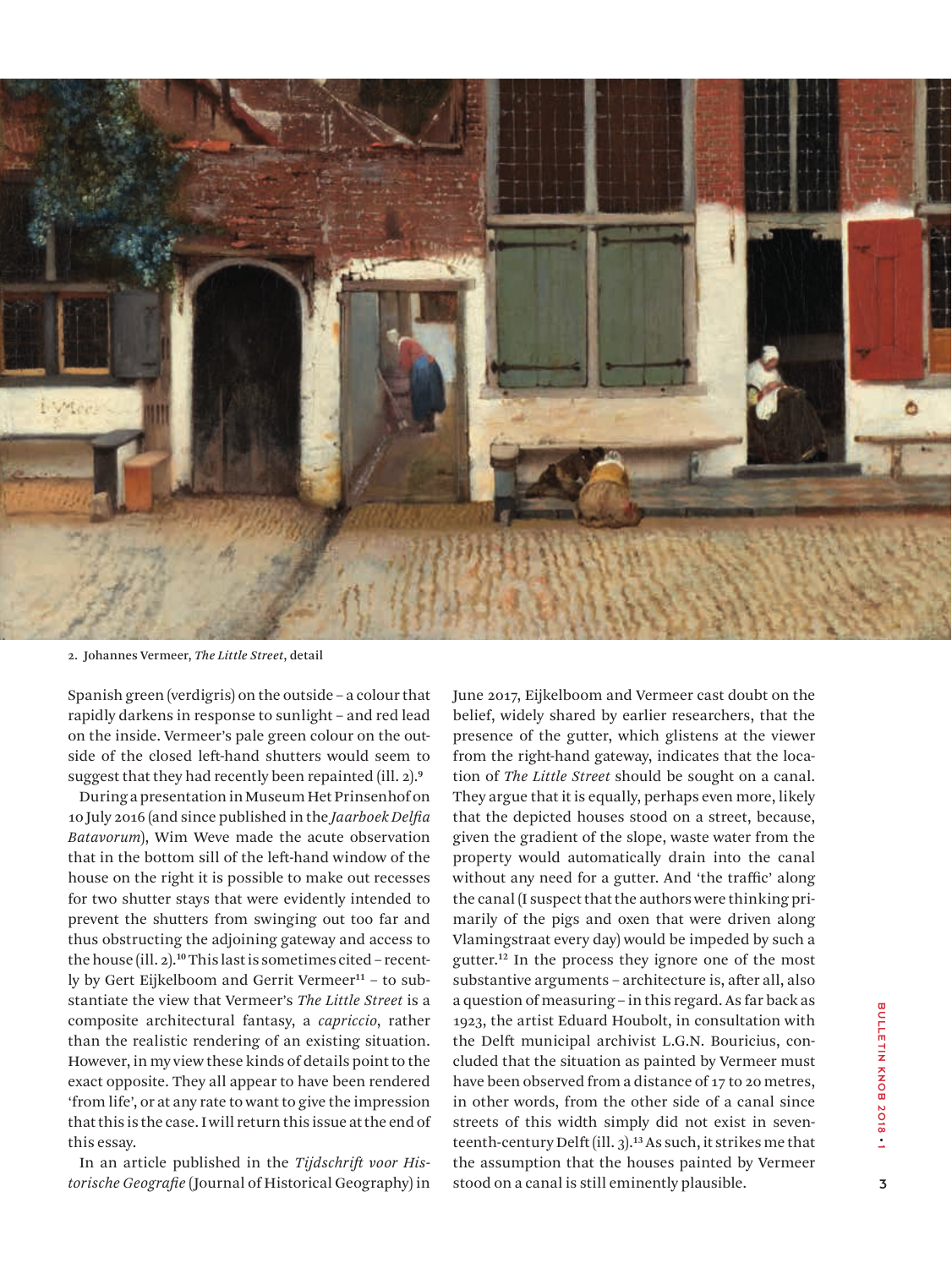

3. Eduard Houbolt, perspective study of *The Little Street,* 1923 (Delft City Archives)

#### **VLAMINGSTRAAT 40**

More fundamental doubts have been expressed with respect to the house on the left in Vermeer's painting, which I believe to be a depiction of Vlamingstraat 40. I reached that conclusion on the basis of my finding that the Vlamingstraat 40-42 complex was the only location on a canal in Vermeer's Delft where two adjoining long passageways run between two houses of which the dimensions of the right-hand house at any rate appear to tally completely with what Vermeer shows us. We can also surmise from both the cadastral plan and contemporary written sources that the back house of Vlamingstraat 40 was unusually close to the front house and was wider than the front house, which is precisely what we can see in the painting. Moreover, the mention of gardens behind Vlamingstraat 40 and 42 and the location on Rietveld of the house behind the gardens (of which more later) are wholly in accord with the picture painted by Vermeer (ill. 4).**<sup>14</sup>**

Philip Steadman has rightly pointed to a discrepancy between the details in the 1667 Register of Quay Dues for Vlamingstraat 40 and the cadastral plan of 1823/1832, to which I will return presently. In so doing he sowed doubt as to the general reliability of the Register of Quay Dues and thus also of my reasoning. This also afforded him an opportunity to reiterate his earlier theory that Vermeer's *The Little Street* should be sought on Voldersgracht, of which more later.**15** Without adding anything substantive to Steadman's argument, Gerrit Vermeer saw it as a pretext to cast doubt on my assertions in a public and highly charged attack.**<sup>16</sup>** He reprised that polemic in a later publication co-authored with Gert Eijkelboom.**<sup>17</sup>**

In my book I did not go into detail about the apparent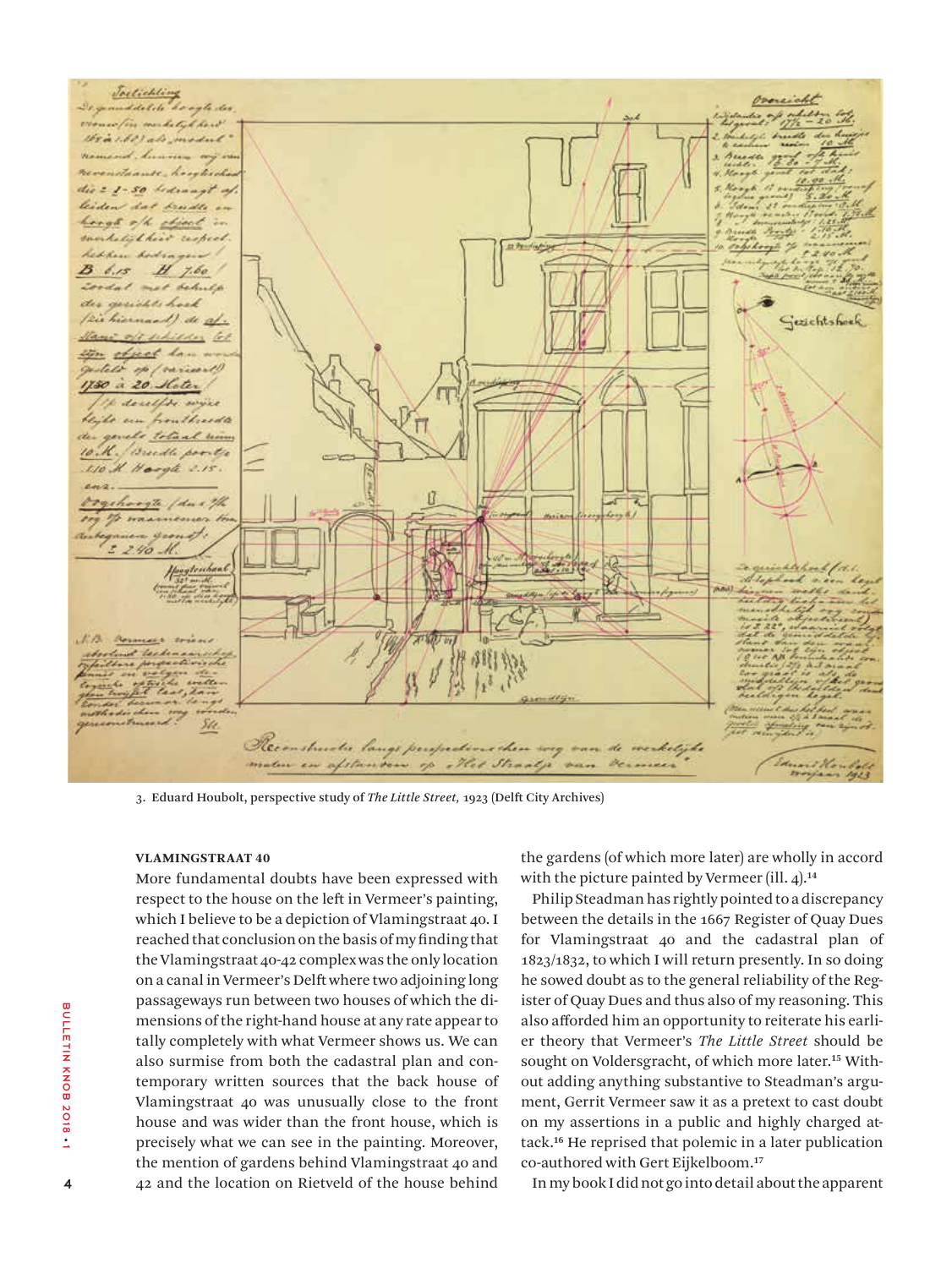discrepancy between the details in the Register of Quay Dues and the cadastral situation, mainly because so little of the left-hand house is visible in the painting that assertions as to the dimensions of its facade are difficult to verify with reference to Vermeer's painting. I now realize that it would have been better had I done so; it might have avoided any confusion. On the other hand, I am glad that this discussion has arisen because it has sharpened my ideas about the location in question.

With respect to Vlamingstraat 40, the Ledger of the Dredging of the Canals notes a facade width of 1 rod and 8 feet (c. 6.3 m) and the presence of a gateway with a width of four feet (c. 1.25 m). However, the cadastral plan (ill. 5) makes it indisputably clear that the plot of Vlamingstraat 40, *including* the gateway, was 6.3 m wide. There is no reason to assume that it was any different in the seventeenth century: as far as can be ascertained, the cadastral plan largely, perhaps even wholly, reflects the seventeenth-century situation.

So what is going on here? Did the person who drew up the Register of Quay Dues make a mistake, as Steadman hopes? Or mischievously invent an extra gateway in order to lead latter-day Vermeer sleuths astray? Both are highly unlikely. Based on that register, citizens actually had to pay tax towards the upkeep of the quay and dredging of the canal in front of their door and no one – not then and not now – wants to pay more tax than is strictly necessary. Moreover, as Benjamin Franklin remarked: 'in this world nothing can be said to be certain, except death and taxes'.**<sup>18</sup>** So we would be well advised to take the information recorded in the taxation register seriously.

There is another good reason for doing so. We know that in the case of Vlamingstraat 42, the dimensions of the house and the gateway were measured not once but twice. This was no doubt prompted by an objection lodged by the wine merchant Lodewijk van Polinchoven who, as the owner of the back house of Vlamingstraat 42, was required to pay tax on the width of the passageway leading to the quay. In the first draft of the register, the width of that passageway was recorded as 4½ feet, that of the neighbouring house belonging to Vermeer's aunt Ariaentgen Claes van der Minne, as 1 rod and 7½ feet. For both parties this would have meant a difference of 1¼ pennies or to be precise, less than half a cent of the then guilder. Per annum, mind you! In the definitive register the definitive dimensions of Vlamingstraat 42 were recorded as 4 feet for the passageway and 1 rod and 8 feet for the house, a reciprocal difference of half a foot, resulting in a commensurate reduction in the assessment for Van Polinckhoven and an increase for Vermeer's aunt.**<sup>19</sup>** I have gone into this case in such detail in order to demonstrate that it is inconceivable that those liable for the tax on Vlamingstraat 40 would have calmly accepted an *eight*-fold miscalculation of four feet, with an accompanying higher annual assessment to the tune of 10 pennies. In the seventeenth century people literally fought over every whole and half penny. Nor were the dimensions recorded in the register modified after 1667. The provisional conclusion must be that the dimensions recorded in the Register of Quay Dues are quite correct, however difficult to reconcile with the later cadastral details they may seem.

The explanation for the apparent discrepancy between the details in the 1667 quay dues register and the cadastral plan of 1823/1832 lies in the function of the earlier register. Quay dues were a tax imposed on the owners of property located along a canal; they were required to pay tax on the total width of their premises, on the assumption that they were able to reach the quay via those premises and thus enjoy an economic advantage from the location of their property. In most cases the assessment concerned the width of the facade of their house, plus any adjacent gateway, because this provided access to the street or the quay.

Thus the owner of the back house of Vlamingstraat 40, one Beatris Jans van der Houve, had to pay tax for access to the quay via a street-front gateway 1.25 m. wide. This passageway ran alongside the front house, which in Vermeer's day belonged to the hatter Jan Willemsz van Wonderen. However, from old conveyance

4. Vlamingstraat and Rietveld on the cadastral map of Delft, 1823 (National Archives, The Hague). Vlamingstraat 40-42 and, at the rear, Rietveld 109 are indicated with arrows

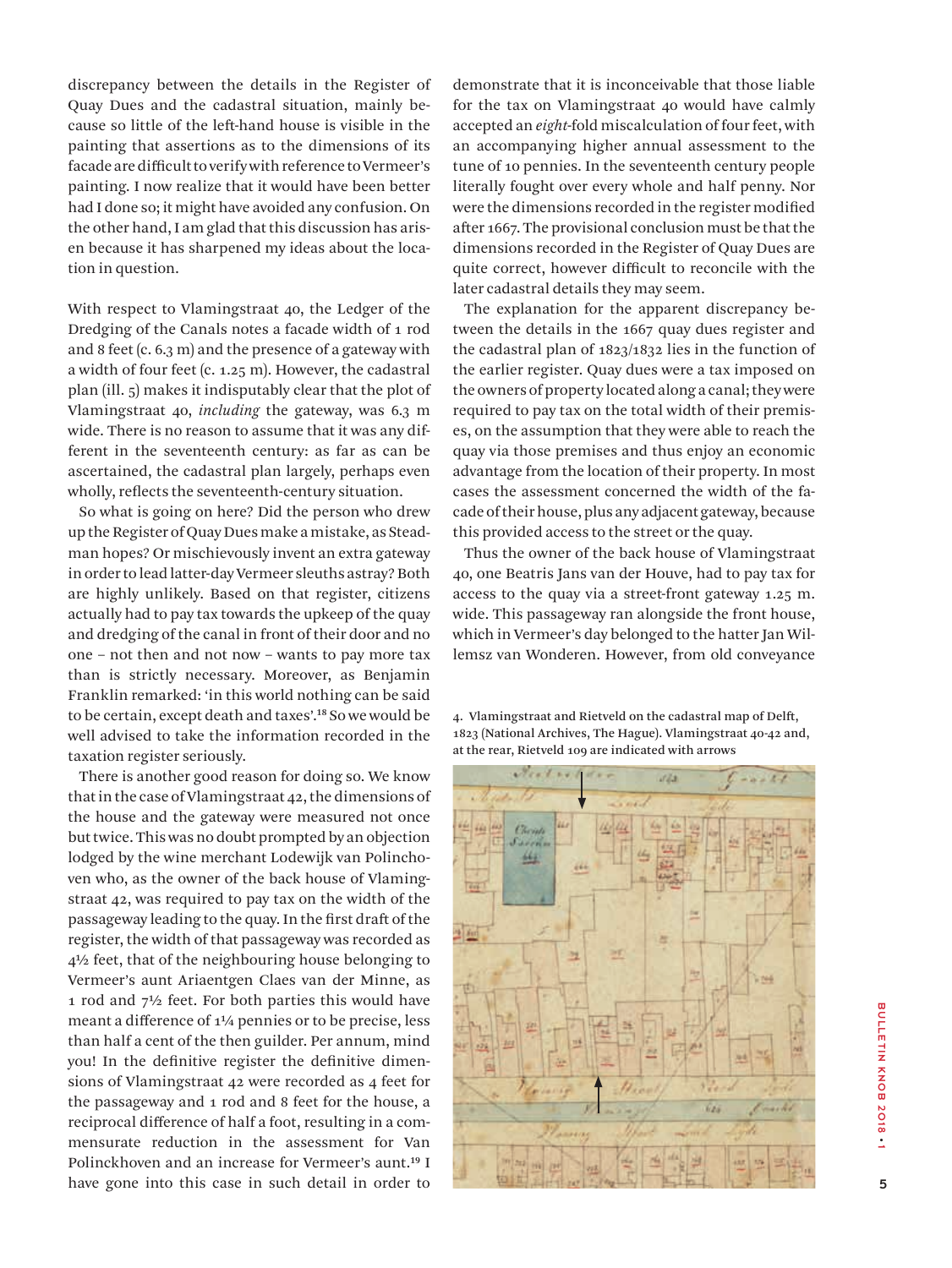deeds we learn that the front house of Vlamingstraat 40 had several doors onto the same passageway and that the occupants of the front house had no choice but to use the same passageway and gate as the occupants of the back house to reach the street and quay.**<sup>20</sup>** In 1667, therefore, Van Wonderen had to pay tax not only on the width of his house  $(1 \text{ rod } 4 \text{ feet})$ , but also, like his rear neighbour Beatris Jans van der Houve, on the width of the adjacent gateway (4 feet); his total assessment was consequently for 1 rod and 8 feet. As a result, the Delft authorities received double taxes for 4 feet at 10 pennies per annum. It is complicated and at first sight unfair, but it was nevertheless in accordance with the intention of this tax measure.

In my book I did not explore what this information tells us about the exterior of Vlamingstraat 40 in relation to Vermeer's painting. At the time of writing I still assumed that the left-hand gateway, like that of Vlamingstraat 42, was directly connected to the street and quay and that the shallow structure at the front of the gateway of Vlamingstraat 40, visible on the cadastral plan (ill. 4), had been built after Vermeer painted *The Little Street*. However, thanks to Steadman's critical question I am now convinced that this situation must already have existed when the Register of Quay Dues was drawn up. Presumably there was a low, covered gateway that offered direct or indirect access to the front house of Vlamingstraat 40 as well as to the passageway leading to the back house. Taking all this into account, it is not surprising in hindsight that Vermeer – apart from any artistic choices he may have made in terms of variation and contrast – should have depicted the left-hand gate in the closed position.

Following up on the doubt raised by Steadman as to the dimensions of the plot of Vlamingstraat 40, Wim Weve, in his aforementioned lecture in Delft and later article in *Jaarboek Delfia Batavorum*, drew attention to an unusual detail. He believes that the element forming the constructive link between a double bench and the facade of the left-hand house in Vermeer's *The Little Street* (ill. 2) has the traditional form of the closure of an eaves drip gutter, the narrow strip of land that every house in a Dutch medieval town was obliged to keep clear so as to allow rainwater from the roof to drain away.**<sup>21</sup>** In Delft the prescribed width of the eaves drip gutter in the Middle Ages was nine inches, or about 21 cm. To facilitate the reconstruction of the town after the 1536 fire, this regulation was relaxed: henceforth shared bearing walls could also be used.**<sup>22</sup>** Given that there is no trace of any such medieval drip strip visible behind the plank painted by Vermeer in *The Little Street* around 1660, Weve now comes to a remarkable conclusion: whereas Vermeer depicted the right-hand house faithfully down to the smallest details (in Weve's view as well), his depiction of the lefthand house is a composite of elements that could not have existed like this in reality.**<sup>23</sup>**

Although I admire Weve's powers of observation, I nevertheless think that this line of reasoning is rather problematical. The visual examples of planks or partitions, usually with a few ventilation holes, cited by Weve are from Hoorn, Medemblik and Enkhuizen – from the northern part of Holland – and all are from a later date. I do not think that a single example of a seventeenth-century eaves drip closure has survived against which to test Weve's theory. Nor is it possible to determine whether the narrow plank (which actually looks more like a beam) painted by Vermeer has ventilation holes or is merely decorated with a few grooves. And even if we assume that Vermeer painted a plank or a narrow board that could be used for the termination of an eaves drip, that need not mean that such a space must necessarily have lain behind it. In an age when material was much more expensive than labour and in a poorish neighbourhood such as Vlamingstraat was at that time, it is perfectly conceivable that a possibly redundant element like this would have been reused for a repair or, as evident in this case, for the construction of a double bench. Apart from this, I fail to see why the mere fact that this detail appears in Vermeer's painting, should constitute sufficient basis for the assertion that the entire left side of the painting was invented by the artist. Especially given that the phenomenon of two adjacent, deep passageways, such as clearly depicted by Vermeer, was demonstrably present between the houses at Vlamingstraat 40 and 42, and the position of front and back houses is also in complete accord with what Vermeer shows us.

## **RIETVELD 109**

Some commentators have mistakenly assumed that the bird's-eye view drawing of the Vlamingstraat 40- 42/Rietveld 109 complex that the artist Jan Rothuizen made for the exhibition in the Rijksmuseum and which was also reproduced in my book, is a reconstruction drawing. That is not the case and nor was this drawing ever presented as such: the caption in my book calls it an 'impression' and, for the record, it was primarily intended as illustrational material for the exhibition. Weve has fortunately noticed this fact, Steadman overlooks it, while Eijkelboom and Vermeer accompanied their article with a full-page reproduction of the drawing as presumed evidence of wilful misrepresentation on my part, but conveniently chose to omit the caption.**<sup>24</sup>** It was the representation of the situation at Rietveld 109 in this artist's impression in particular that gave rise to questions. In his response to the drawing, Philip Steadman even argued that the house in the background must have stood dozens of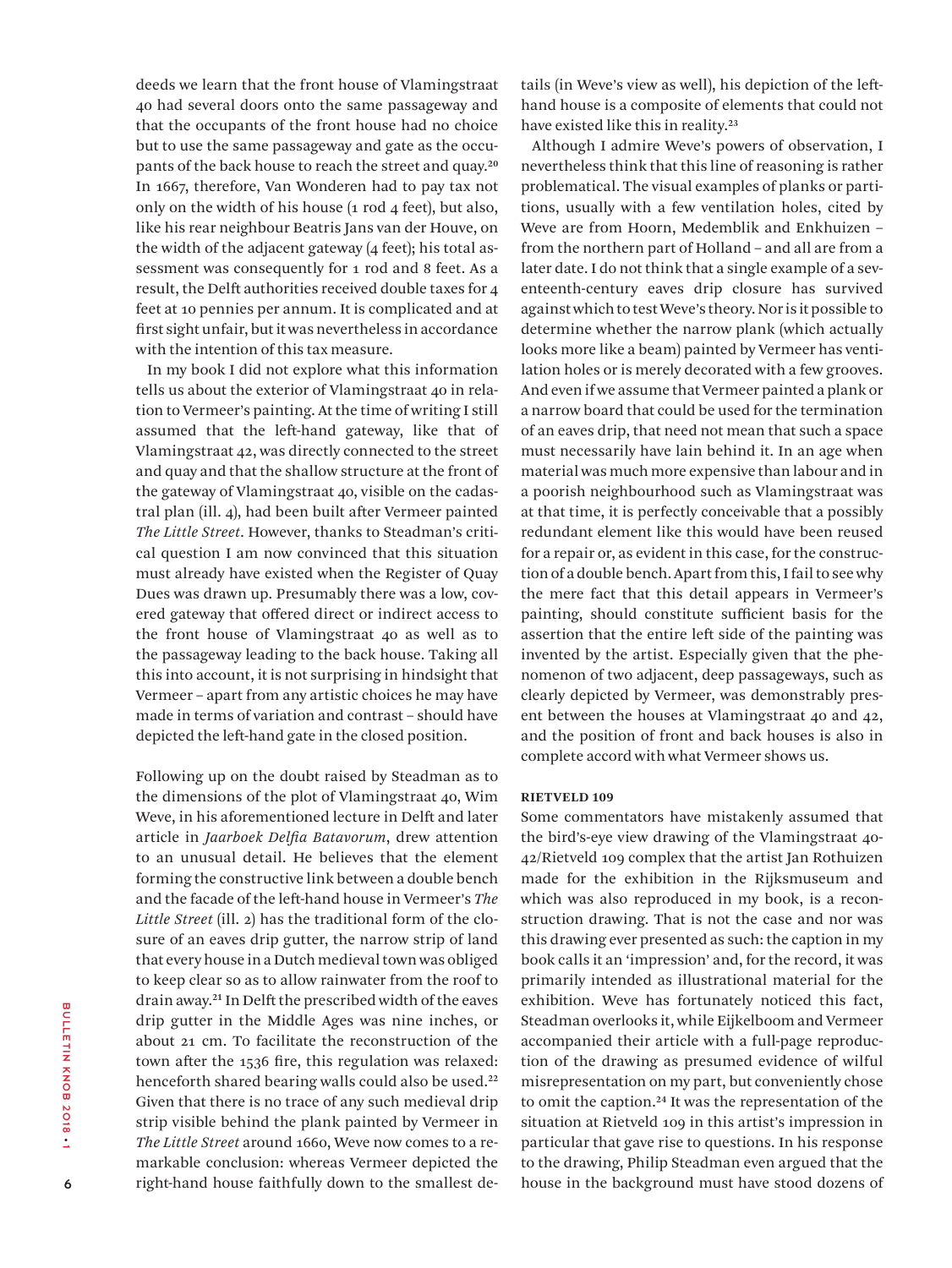metres further away than the drawing suggests and would therefore have to have been a good twenty metres and thus five or six storeys high 'to match the appearance in *The Little Street*'.**<sup>25</sup>** Gerrit Vermeer goes a step further: he accuses me of 'being flexible with the facts', 'manipulation' and 'sharp practice'.**<sup>26</sup>** These bold assertions call for qualification.

In my book I produced evidence that the building at Rietveld 109 must have stood along the sight line between Vlamingstraat 40 and 42. The building on this plot had already disappeared before the cadastral survey in 1823 and the plot has ever since remained unbuilt. Old photographs, drawings and excavation reports do not exist for this location. To get a reasonably reliable picture of the building in Vermeer's day, we must consequently make do with scanty details gleaned from old deeds of sale and, once again, the Register of Quay Dues. It appears, from these combined sources, that this plot was occupied by a front house 1 rod and 6 feet (5.65 m) wide, with a gateway on the east side, a back house of unknown width and a garden that wound around the east side of the (back) house.**<sup>27</sup>** The precise height and depth of the front and back houses is impossible to determine, but what we do know for certain is that the south side of the plot bordered the gardens behind both Vlamingstraat 40 and 42.

Evidence that Rietveld 109 must have been a fairly big house can be found in the estimated rental value on which it was assessed from 1632 onwards for the annual land tax. While the average annual rental value for a house on this side of Rietveld was between 20 and 40 guilders, this particular property was assessed at 64 guilders; the only house with a higher estimated rental value, namely 112 guilders, was located slightly more to the west on this side of Vlamingstraat.**28** Another indication that this must have been a fairly large house is the sale price of 1,860 guilders in 1684.**<sup>29</sup>**

To discover whether Johannes Vermeer could have seen a cluster of buildings such as that formed by the front and back houses of Vlamingstraat 40 and 42 and Rietveld 109, and depicted it in *The Little Street*, I used the spatial computer program SketchUp. Together with architect Theo Peppelman, I entered all the information at our disposal (archival sources, quay fees, cadastral map). As recorded in the Register of Quay Dues, the widths of the front elevations of Vlamingstraat 40 (having regard for previous remarks: 1 Rhenish rod and 4 feet) and 42 (1 rod and 8 feet) and the two intervening gateways (twice 4 feet) turn out to correspond exactly with the measurements in the cadastral map of 1832. As previously noted, the position of the back house of Vlamingstraat 42 can also be projected onto this map with a reasonable degree of certainty; the back house of number 40 was in any case still standing in 1823. The resulting projection can in turn be readily and conclusively fitted into the information provided by modern aerial or satellite photography.

Based on the results of the perspective analysis by the artist Eduard Houbolt (ill. 3) and in accordance with the situation on the ground, we chose a viewpoint at a distance of 20 metres from the facades of Vlamingstraat 40 and 42. This puts the viewer just behind the frontage of the houses opposite. Houbolt had determined that the vanishing point of the composition should be sought in the hinge of the left-hand window in the facade of the house on the right, at a height of approximately 2.4 metres. If we observe the opposite side from this position at an angle of 46 degrees, which corresponds to the focal length of a 50 mm camera lens, a completely coherent and convincing picture emerges: we can see the facades of the front and back houses of Vlamingstraat 40 and 42 and the path of the two intervening gateways, precisely as Vermeer depicted it (ills. 5 and 6).

Because we do not know the exact depth and breadth of the front and back houses on Rietveld, we can play around with their position to some extent. The plot could easily accommodate a front house of comparable depth to that of Vlamingstraat 40 (a good 16 m), probably with a separate, lower back house, as was the case with Vlamingstraat 40 and 42; had Rietveld 109 had more the structure of a warehouse, front and back houses might have formed one single, continuous building filling the entire depth of the plot (over 22 m). The eaves height of the rear elevation that we can make out in Vermeer's painting must, depending on the chosen option, have been between 7.4 and 8 metres. That is rather high for this part of the city – elevations of this height are more common along the canals in the wealthier western part of Delft – but certainly not out of the question and not at odds with the little we know about this house.

One of the interesting results thrown up by this reconstruction is that the slight tapering of the passageway of Vlamingstraat 40 towards the rear, visible on the cadastral map, turns out to be completely in accordance with the picture painted by Vermeer.**<sup>30</sup>** It is also worth mentioning that André-Pierre Lamoth, a retired perspective draughtsman, calculated that the houses in the foreground and the intervening gateways painted by Vermeer stand at an angle of 93 degrees vis-à-vis the street frontage, exactly the same angle as the cadastral map gives for the two houses on Vlamingstraat.**<sup>31</sup>**

#### **VOLDERSGRACHT AND OUDE LANGENDIJK**

Two authors have recently argued in favour of an alternative. In both cases it concerns a location they had proposed once before. Philip Steadman again drew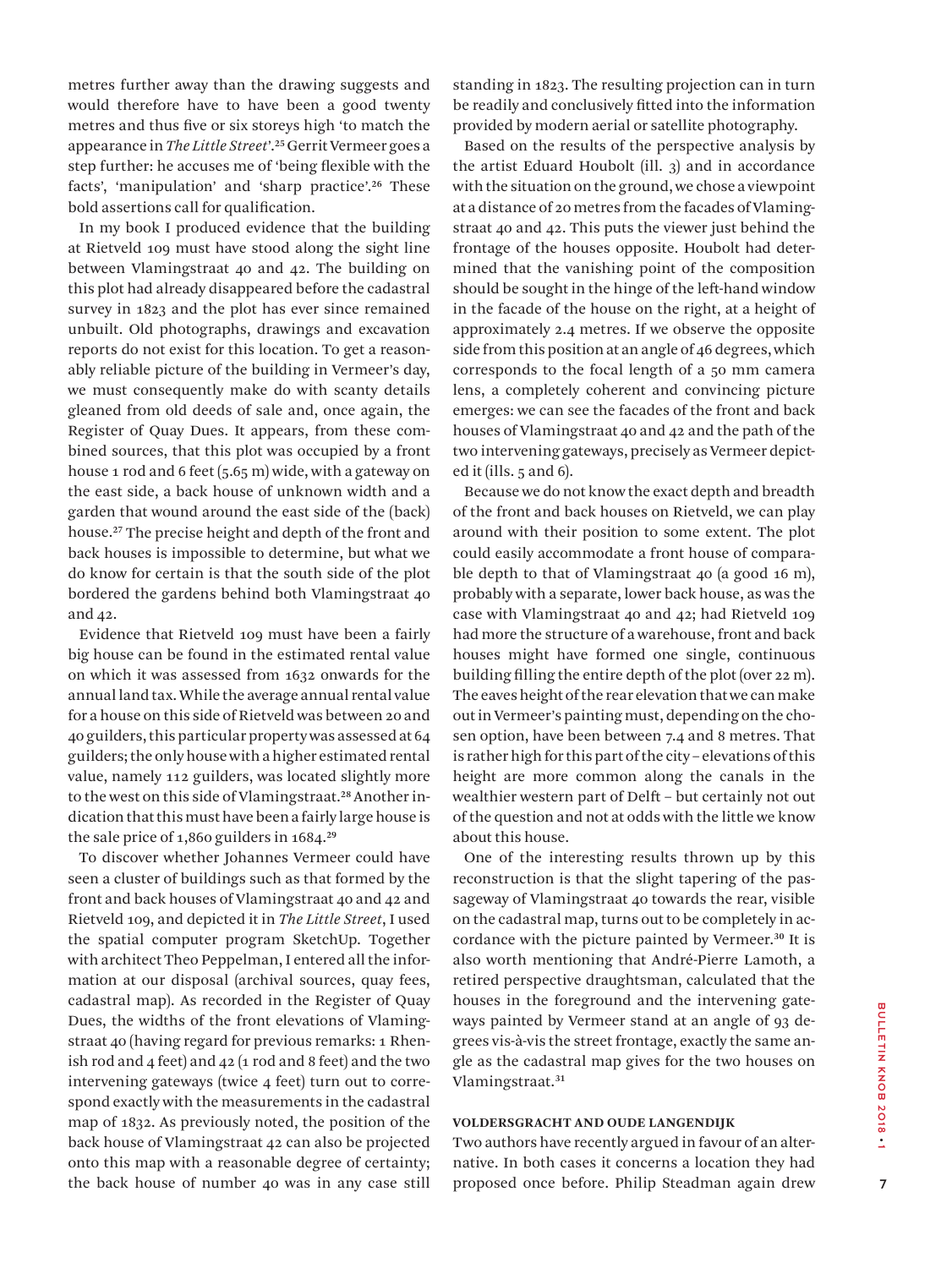



5 and 6. Bird's-eye view of the Vlamingstraat 40-42 complex and Rietveld 109 from a distance of 20 metres, eye level 2.4 m, cone of vision 46 degrees, drawn in SketchUp, with thanks to Theo Peppelman, architect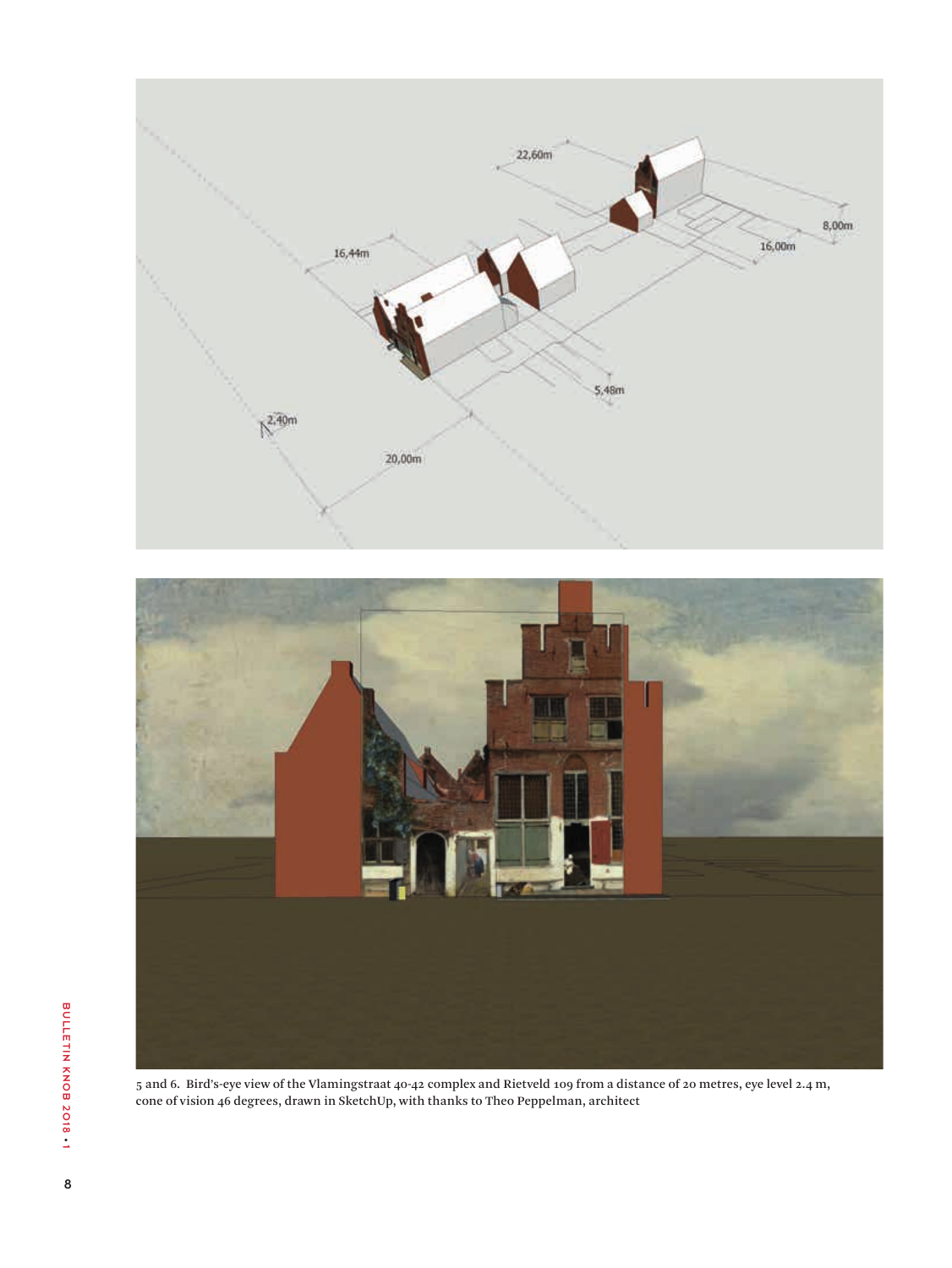attention to his theory that *The Little Street* is a representation of what the artist could see from the rear window of the Mechelen (an inn on the Grote Markt square, which had belonged to Vermeer's father) of the Voldersgracht opposite: the entrance gate to the Oudemanhuis (Old Men's Home) and the adjacent Sint-Lucas Guildhall. This case plays a role in the reasoning behind Steadman's theory that Vermeer made use of a camera obscura in his work as artist.**<sup>32</sup>** Although I am by no means convinced of this, I don't intend to address this issue here.**<sup>33</sup>** Basically, Steadman's idea harks back to a 1950 book about Vermeer by Pieter Swillens, who was the first to cite this location, on the assumption that until renovation work in 1661, it must have looked quite different from what we know from later drawings, prints and photographs. That assumption has long since been refuted by A.J.J.M. van Peer who argued persuasively that the 1661 renovations were not very drastic.**<sup>34</sup>** Further corroboration for this came in a recent article by Wim Weve, who concluded that the renovations of 1661 were confined to increasing the height of the middle and top parts of the facade of the complex, and applying a facade decoration in classical style.**<sup>35</sup>** Of the 'ruyme binne plaets' (spacious courtyard) behind the entrance gate, referred to in 1667 by city historian Dirck Evertsz van Bleyswijck, there is likewise no trace to be found in Vermeer's painting.**<sup>36</sup>** All in all, it is quite inconceivable that the view from the rear of the Mechelen ever looked remotely similar to what Vermeer painted. Accordingly, Swillens and Steadman's projection of *The Little Street* onto the entrance to the Oudemanhuis can only be characterized as wishful thinking. The same applies to Eijkelboom and Vermeer's suggestion that Johannes Vermeer drew inspiration from the right-hand section of the facade of the same complex – incidentally, an astonishing about-turn in an argument concerned chiefly with the deconstruction of my hypothesis that Johannes Vermeer took a situation that existed in reality on a Delft canal as the starting point for *The Little Street*. **<sup>37</sup>** The fact that Vermeer, in peopling his street, chose to depict a young boy, a girl, a young and an old woman (ill. 3), and omitted, of all types, an old man, must – if the Delft Old Men's Home was his supposed source of inspiration – be viewed as a form of artistic irony.

Benjamin Binstock has suggested that the house Vermeer depicted in *The Little Street* is the house on Oude Langendijk occupied by his mother-in-law Maria Thins, along with his many children and his wife Catharina Bolnes. This notion was first advanced in 1923 by the aforementioned artist Eduard Houbolt and Delft's then archivist, L.G.N. Bouricius. Back then they assumed that this house had occupied the western corner of Molenpoort and Oude Langedijk. Bouricius and Houbolt quickly abandoned their theory, however, after studying the *Kaart Figuratief* (figurative map) of Delft and reaching the conclusion that the Molenpoort was much wider than the gateway next to the right-hand house in Vermeer's painting; nor did the dimensions of the other houses in the painting correspond to the built reality. Other authors, including John Michael Montias, think it possible that Maria Thins and Vermeer's family lived on the other, eastern corner of Molenpoort and Oude Langendijk, and this supposition is now generally accepted.**<sup>38</sup>** In his 2008 book, *Vermeer's Family Secrets*, Binstock then suggested that it could have been *this* house that Vermeer depicted in the right half of *The Little Street*, an idea he reiterated in spring 2016.**<sup>39</sup>**

This house on the corner of Oude Langendijk and Molenpoort had traditionally been dubbed 'the Serpent', later sometimes 'the big Serpent' or 'the golden Serpent', and it was used successively as a malthouse (around 1595) and an inn (at any rate until 1637). But this was decidedly not, as Montias assumed, the house owned by Jan Geensz Thins, a very devout Catholic resident of Gouda and the nephew of Vermeer's motherin-law Maria Thins;**<sup>40</sup>** that was the third house from the corner with Molenpoort.**<sup>41</sup>** An entire row of houses on this section of Oude Langendijk in the Papenhoek district of Delft was owned by well-to-do Catholics who rented some of them to co-religionists. Thus Vermeer's mother-in-law Maria Thins probably rented the house on the corner of Oude Langendijk and Molenpoort from the wealthy Catholic Pieter Cornelisz van der Dusse.

We are able to get an impression of this part of Oude Langendijk thanks to a drawing by Abraham Rademaker dating from the beginning of the eighteenth century (ill. 8). Paul Begheyn has suggested that the house on the corner of Oude Langendijk and the eastern corner of Molenpoort occupied by the Thins-Vermeer family, is just visible on the right side of this drawing and that the two houses next to it contained the Jesuit *zolderkerk* (attic church).**<sup>42</sup>** However, Hans Slager argued in a recent study of the owners of houses in the Papenhoek district that this church was located in two houses slightly further east and that Vermeer's house would not have been visible in Rademaker's drawing.**<sup>43</sup>** Whatever the case, returning to Binstock's theory, is it conceivable that Vermeer could have taken his own house and the house next door on Oude Langendijk as the starting point for *The Little Street*? If one confines oneself to correspondences between the painting and Rademaker's drawing, such as the diagonally laid tiles in front of the houses and the diagonally placed low benches (unfortunately minus eaves drip board behind), one might perhaps think so. But there are no other indications that Vermeer was inspired by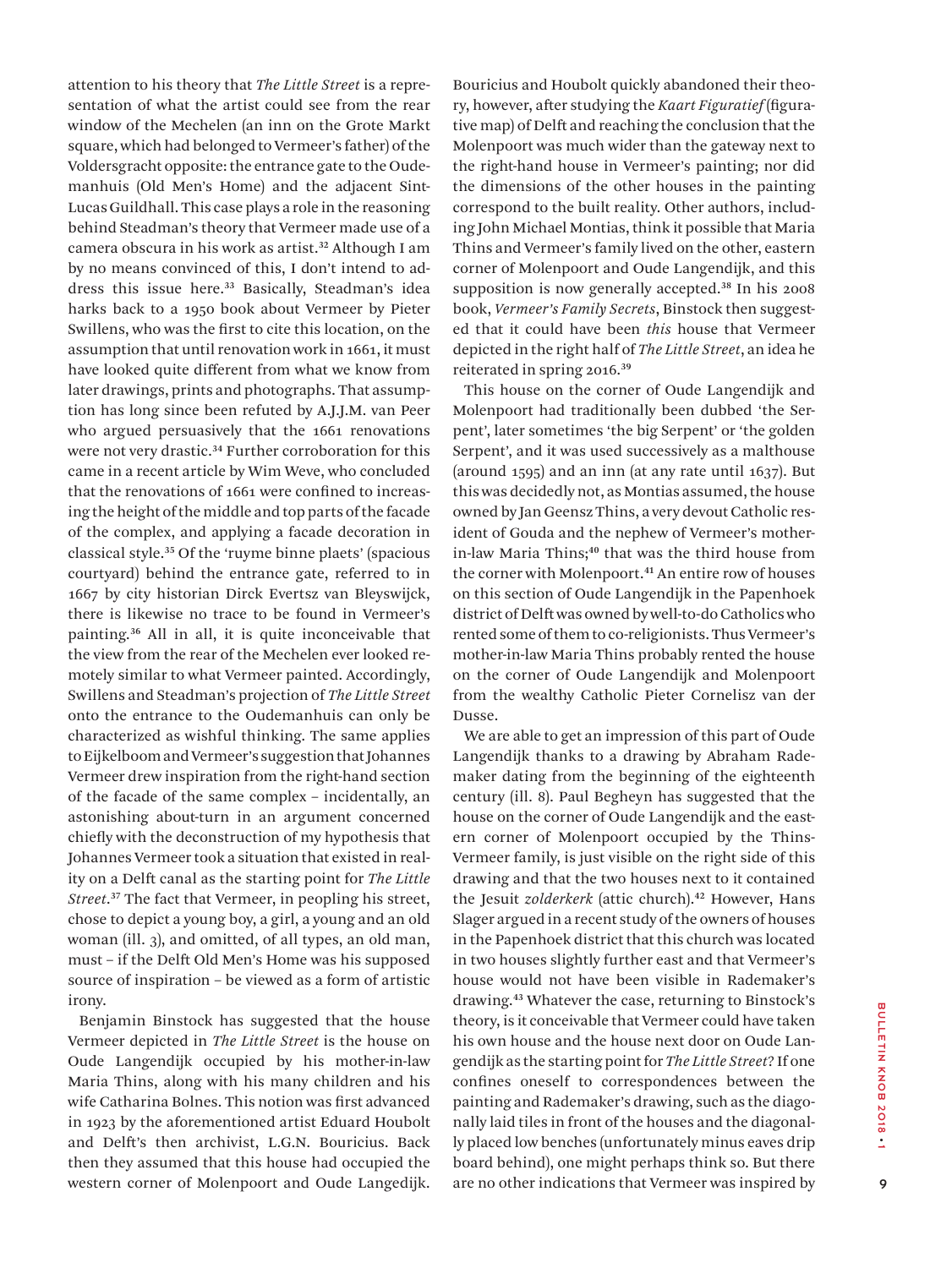

7. Abraham Rademaker, *De ingang van de 'Jesuite Kerk' aan de Oude Langendijk*, c. 1700 (Delft City Archives)

this location. The main point is that in not a single written source or in Rademaker's drawing is there any trace of a single gateway in this section of Oude Langendijk, let alone of the double gateway that is such a characteristic visual element in Vermeer's *The Little Street*. Moreover, if Vermeer's mother-in-law had lived in the right-hand house depicted in *The Little Street*, as Binstock assumes, she would certainly have ensured that it looked a lot less shabby: with an estimated wealth of 26,000 guilders in 1674 (a mere two years after the 'disaster year') she was among the five per cent richest inhabitants of Delft, very different from the daughters of Vermeer's aunt Ariaentgen Claes van der Minne, who were worth just 1000 guilders that year, which probably represented the estimated value of their somewhat dilapidated house at Vlamingstraat 42.**<sup>44</sup>**

I would like to conclude by briefly addressing the criticism levelled in a recent publication by Heidi de Mare, director of the Instituut voor Maatschappelijke Verbeelding (Institute for Social Representation), not only at my research, but also at its critics and all those intent on discovering a reflection of a real historical cityscape in *The Little Street*. **<sup>45</sup>** Like many other visual studies scholars influenced by semiotics, De Mare regards such a quest as 'naive' and 'romantic' and the underlying research question as even 'erroneous', which is to say, unscientific. She also thinks that such an approach contributes to a further 'public-oriented mythologizing' of an artist like Vermeer – although how my fact-based approach contributes to that putative mythologizing remains, alas, unclear – and disingenuously suggests *en passant* that this is all very 'profitable' for the historians of Golden Age art. Against this she posits an art-historical research focused on 'the visual artefact in its own formal and conceptual historical context'. In that respect she makes a number of interesting observations and, if well executed, such an approach can certainly yield good results. But her lofty assertion that broadly speaking, 'early modern painting' is 'not a copy, representation or record of the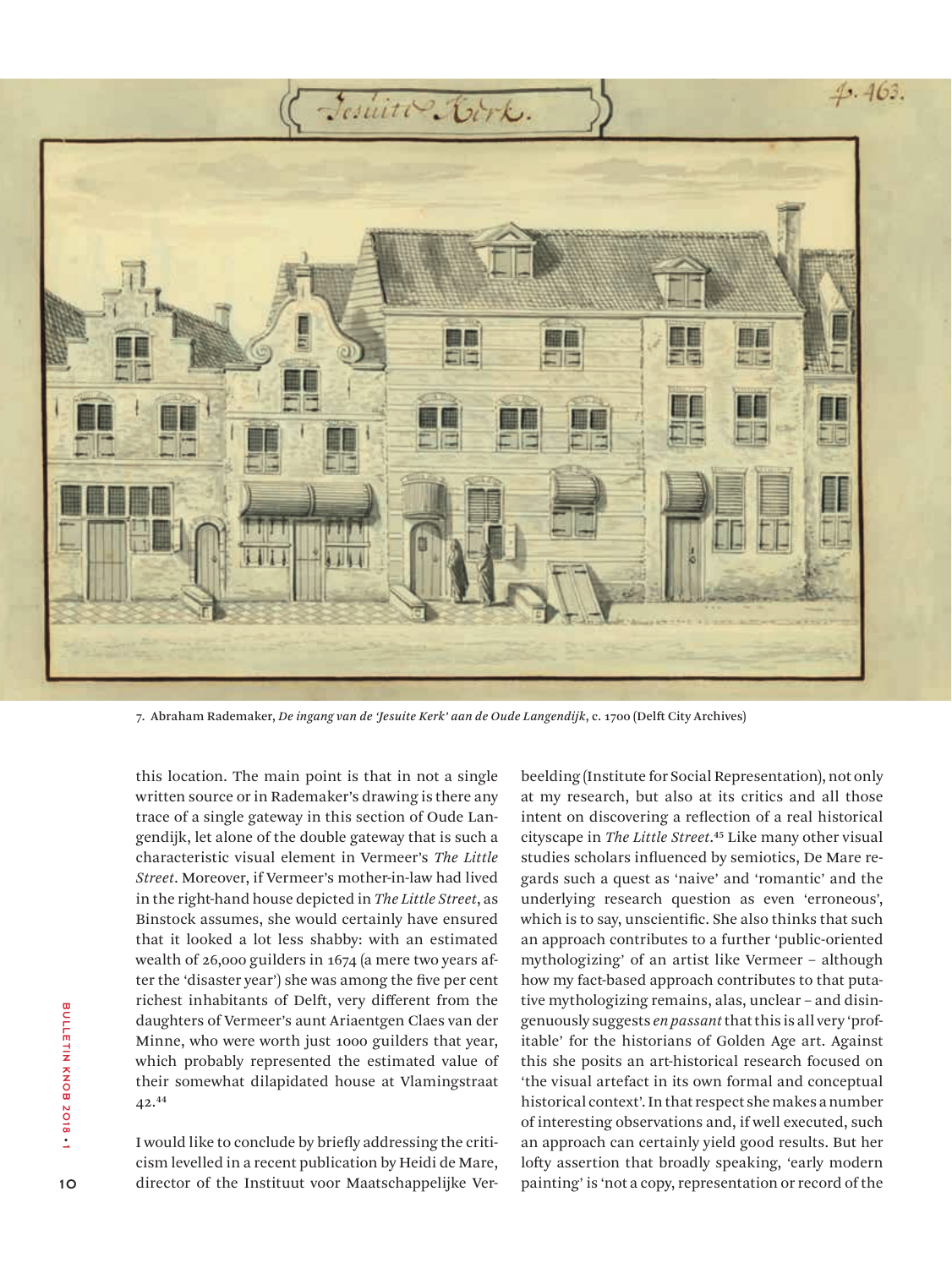surrounding reality' and that we should therefore not go looking for the original location of *The Little Street*, but instead 'recognize that the primacy here [i.e. in *The Little Street*, FG] lay in the division and arrangement of the surface according to an underlying grid of lines not derived from historical reality', strikes me as just as unprovable as a potential claim that the only other townscape produced by Vermeer, the *View of Delft* – wisely not mentioned by De Mare – was based on a comparable 'underlying grid of lines not derived from historical reality' (ill. 8). Kaldenbach and Wheelock may have demonstrated convincingly that Vermeer allowed himself a few liberties in his representation of the townscape in his *View of Delft*, but there can be no doubt at all that he for the most part faithfully reproduced 'the surrounding reality'.**<sup>46</sup>** I do not see sufficient grounds in De Mare's argument to adopt a fundamentally different premise with respect to *The Little Street*.

All in all, I do not see in the commentaries delivered so far any reason to retreat from my conclusion that Vermeer's *The Little Street* is based on the Vlamingstraat 40-42 complex. There is no other location on a canal in Vermeer's Delft with two adjoining gateways, flanked by front and back houses with dimensions and positions that correspond entirely or to a very large extent with the situation depicted by Vermeer. It is of course quite possible that Vermeer exercised artistic licence with respect to individual elements or relative proportions, just as he did in *View of Delft*. *The Little Street*, it must be emphasized once more, is not a photograph but a beguilingly realistic looking, artistic representation of an existing townscape. It is probable that Vermeer was chiefly interested in the particular aesthetics of the situation, with the old, weathered house on the right, the open and closed gateways beside it, the perspective play with the houses and spaces behind, the diffuse light pervading the entire scene,



8. Johannes Vermeer, *Gezicht op Delft* (View of Delft), c. 1660-1661, detail (Mauritshuis, The Hague)

and the peerlessly painted cloudscapes above. There is really no need to see in this any meaningful allegory of 'old' and 'new', as Eijkelboom and Vermeer somewhat awkwardly suggest in their article.**<sup>47</sup>** While the fact that his elderly aunt lived in the house on the right would not have been the reason why Johannes Vermeer chose to paint this exceptional townscape, it is a nice incidental circumstance that sets us thinking anew about Vermeer's relationship with this place, the imagination and memory.

#### **NOTES**

 This text is the translation of my article 'Het Straatje van Vermeer: een plaatsbepaling. *Bulletin KNOB* 117 (2018) 1, 1-13. The text has been amended or supplemented in a small number of places.

**1** F. Grijzenhout, *Het Straatje van Vermeer. Gezicht op de Penspoort in Delft*, Amsterdam 2015; this publication also appeared in English: *Vermeer's Little Street. View on the Penspoort in Delft*. In the

rest of this text, for the sake of brevity, I usually refer to this fully annotated publication, including for primary sources and secondary literature cited there, except in the case of new information.

**2** The most detailed press report can be found in: S. Smallenburg, 'Eindelijk gevonden: de precieze locatie van Vermeer's "straatje"', *NRC Handelsblad*, 19 November 2015, www.nrc.nl/nieuws/2015/11/19/eindelijk-gevonden-deprecieze-locatie-van-vermeers-straatje-a1405595.

- **3** For example, Quentin Buvelot in *The Burlington Magazine* 158 (February 2016), 136.
- **4** Grijzenhout 2015 (note 1), 33-36.
- **5** Grijzenhout 2015 (note 1), 30.
- **6** Bas Dudok van Heel and Gerrit Vermeer, in various conversations.
- **7** K. Kaldenbach, 'Het Straatje van Johannes Vermeer: Nieuwe Langendijk 22-26? Een kunsthistorische visie op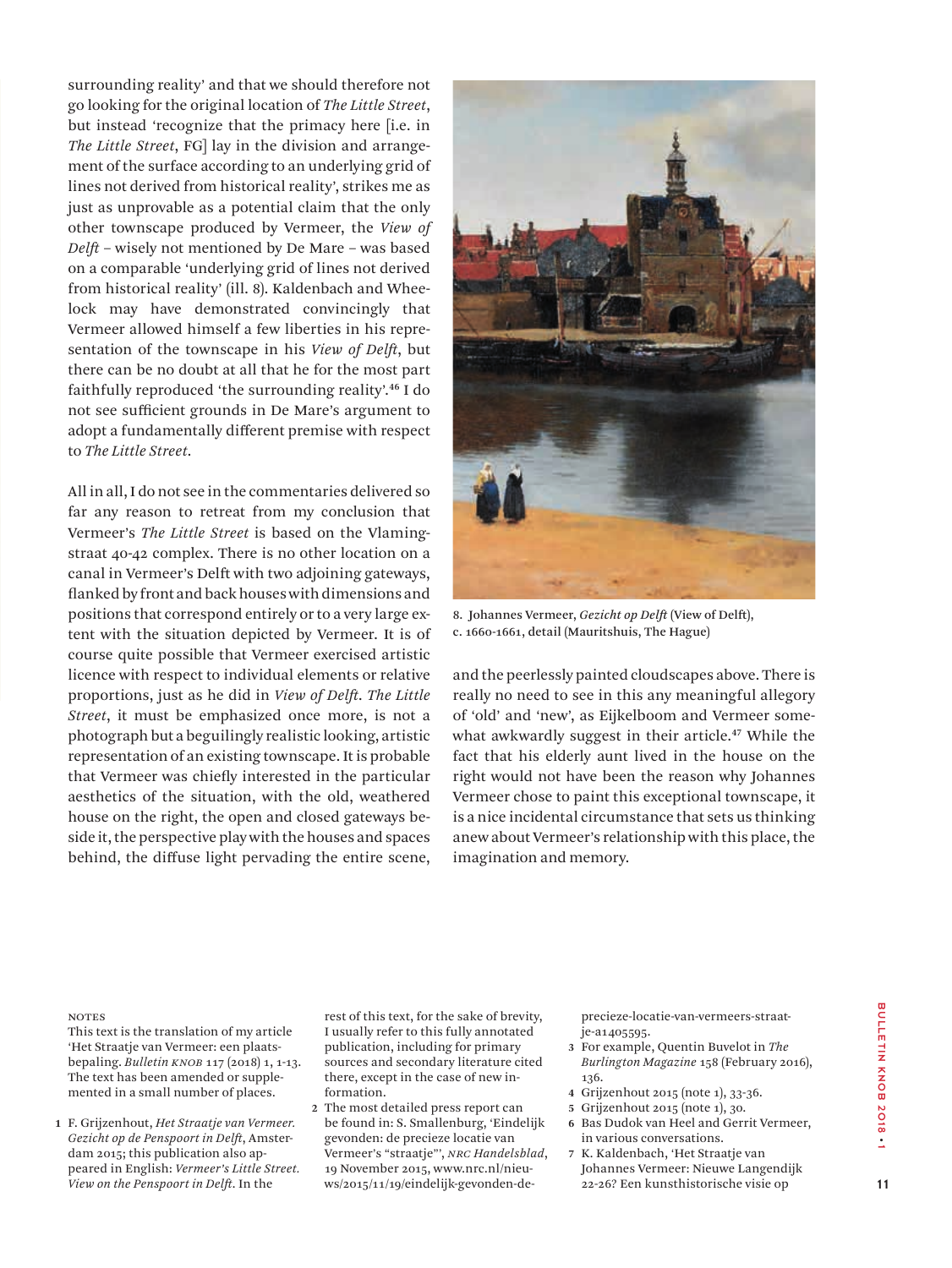een archeologisch en bouwhistorisch onderzoek', *Bulletin KNOB* 99 (2000) 6, 239-249.

- der Boor, building historian and former 19 Grijzenhout 2015 (note 1), 28 and note **8** W. Weve, 'Het Straatje van Vermeer: een hypothese uit 1982 herzien', *Jaarboek Delfia Batavorum* 26 (2016) 89-105. Gabri van Tussenbroek, building historian with the City of Amsterdam, is of the same opinion, witness an email to me dated 29 February 2016; Wim van secretary of the KNOB, confirmed the early dating of the right-hand house during a lecture I held in Museum Prinsenhof Delft on 31 May 2016.
- **9** Kees Kaldenbach in an email to me dated 5 May 2016, referring to H. Bonke, *Amsterdamse pakhuizen 16e-20ste eeuw*, Zutphen 2011, 23.
- **10** Lecture Wim Weve, Museum Het Prinsehof Delft, 10 July 2016; see also Weve 2016 (note 8), 103-104. Incidentally, Herman Janse remarked back in 1971 that opened shutters were usually fastened at right angles to the facade using a storm hook: H. Janse, *Vensters*, Nijmegen 1971, 52.
- **11** G. Eijkelboom and G. Vermeer, 'Het Straatje van Vermeer. Bedenkingen bij de vermeende postcode', *Tijdschrift voor Historische Geografie* 2, no. 2 (2017), 66-80, notably 77-79.
- **12** Eijkelboom and Vermeer 2017 (note 11), 69.
- **13** Grijzenhout 2015 (note 1), 19 and 26. Wim Weve has rightly alerted me to the fact that my observation in the original text of this article, that such gutters also appear in Vermeer's *View of Delft* is incorrect.
- **14** Grijzenhout 2015 (note 1), 33-36. I have since found one other location with two 30 adjacent gateways, together 10½ feet (3.3 m) wide, namely on the north side of the Burgwal, current street numbers 24-28. The house on the west side of the two gateways was 1 rod and 4½ feet (5.2 m) wide, that on the east side a mere 11 feet (3.45 m). The facades of the houses were at a slight but clearly perceptible angle to one another, echoing the curve in the Burgwal at that point. The western gateway was partially built over in 1659 and later both gateways were completely integrated with the houses. Neither house had a separate back house. Based on these details I think we can safely exclude this as an alternative for Vlamingstraat 40-42. See: Stadsarchief Delft, Oud-archief Delft, inv. no. 594, *Legger van 't diepen der wateren binnen de stad Delft*, 1667, fol. 107v; Oud-rechterlijk archief Delft, inv. nos. 281-283, Huizenprotocol 1648- 1812, fol. 316r2-3; Oud-notarieel archief Delft, inv. no. 1881, fol. 8-8v, 15 January 1659 and 2414, fol. 165-165v, 19 March 1720.
- **15** P. Steadman, 'Vermeer's The Little Street. A more credible detective story', Essential Vermeer 2.0, www.essentialvermeer.com/delft/little-street-steadman/little-street-steadman.html,

published 13 December 2015.

- **16** G. Vermeer, 'Rekbare feiten. Zo past "het Straatje" in Jordaan', Letter to the editor of *Het Parool*, 21 March 2016.
- **17** Eijkelboom and Vermeer 2017 (note 11).
- **18** Benjamin Franklin to Jean-Baptiste le Roy, 13 November 1789, in: A.H. Smith (ed.), *The Writings of Benjamin Franklin*, vol. 10: 1789-1790, London 1907, 69; with thanks to Martin van Neck.
- 58.
- **20** Grijzenhout 2015 (note 1), 35 and note 73.
- **21** On the 'osendrop' [eaves drip gutter]: R. Meischke, *De gotische bouwtraditie. Studies over opdrachtgevers en bouwmeesters in de Nederlanden*, Amersfoort 1988, 211-213; R. Meischke, 'Houtskelethuizen met stenen wanden', *Jaarboek Monumentenzorg* (1993), 36-49, notably 42; H.J. Zantkuijl, *Bouwen in Amsterdam. Het woonhuis in de stad*, Amsterdam 2007, 21.
- **22** W. Weve, *Huizen in Delft in de 16de en 17de eeuw*, Zwolle 2013, 49.
- **23** Weve 2016 (note 8), 104-105.
- **24** Eijkelboom and Vermeer 2017 (note 11), 72.
- **25** Steadman 2015 (note 15).
- **26** Vermeer 2016 (note 16).
- **27** Grijzenhout 2015 (note 1), 35-36.
- **28** Delft City Archives, Delft historical archives, inv. no. 1761, Kohier der verpondingen [Register of land tax assessments], 1632-1656, fol. 156v-157.
- **29** Delft City Archives, Delft historical court archives, inv. no. 214, Blaffert van de waarbrieven [Record of real estate transactions], fol. 158v, dated 13 May 1684.
- **30** With thanks to Theo Peppelman, who drew my attention to this.
- **31** With thanks to Mr André-Pierre Lamoth of Amsterdam, conversation dated 18 January 2016.
- **32** P. Steadman, *Vermeer's camera*, Oxford 2001 and Steadman 2015 (note 15).
- **33** For my summary of the discussion: Grijzenhout 2015 (note 1), 54, with reference to the most important literature on this topic. For the most recent contribution to the debate over Vermeer's supposed use of the camera obscura: J. Jelley, *Traces of Vermeer*, Oxford 2017.
- **34** Grijzenhout 2015 (note 1), 21. Eijkelboom and Vermeer 2017 (note 11) p. 77, pronounce Van Peer's reasoning 'not very persuasive',[but fail to substantiate their view.
- **35** W. Weve, 'Het Sint-Lucasgildehuis', in: Delft 18 (summer 016) 2, 4-7.
- **36** D. van Bleyswijck, *Beschryvinge der stadt Delft*, Delft 1667, vol. 2, 526.
- **37** Eijkelboom and Vermeer 2017 (note 11), 79. It doesn't seem very consistent that these authors, having first done their utmost to undermine my thesis that the depicted location should be sought along a canal, here opt point-blank for such a location themselves.
- **38** Grijzenhout 2015 (note 1), 19.
- **39** B. Binstock, *Vermeer's family secrets. Genius, discovery, and the unknown apprentice*, New York 2009; K. Keijer, 'Amerikaan trekt locatie van Vermeers Straatje in twijfel', *Het Parool*, 13 March 2016.
- **40** J.M. Montias, *Vermeer and his milieu. A web of social history*, Princeton NJ 1989, 176.
- **41** Huizenprotocol 1648-1812 (note 14), fol. 326v2.
- **42** P. Begheyn, 'Johannes Vermeer en de katholieken te Delft', *Oud-Holland* 121 (2008), 40-55, notably 41.
- **43** H.G. Slager, 'Johannes Vermeer and his neighbours', http://www.essentialvermeer.com/history/neighbours-slager. pdf, notably 14-16. In a revised version of this document, which appeared after the publication of my original article in *Bulletin KNOB* (2018), Hans Slager suggested that the Thins-Vermeer family may indeed have lived on the western corner of Molenpoort. Although Slager is correct that there is strictly speaking no absolute and conclusive evidence for either of the two options, I continue to believe, based on all we know about the house on the eastern corner of Molenpoort, that it is the most likely home of the Thins-Vermeer family.
- **44** National Archives, The Hague, archive of the Rekenkamer ter auditie (national audit office), inv. no. 15, fol. 30 resp. 18v. See also K. van der Wiel, 'Delft in de Gouden Eeuw. Welvaart en armoede ten tijde van Johannes Vermeer', in: D. Haks and M.C. van der Sman (eds.), *De Hollandse samenleving in de tijd van Vermeer*, Zwolle 1996, 52-67, notably 61.
- **45** For the following, see: H. de Mare, 'Het beeld als bron. Een beschouwing naar aanleiding van recent onderzoek naar Het Straatje van Vermeer', *Tijdschrift voor Historische Geografie* 2 (2018), 248-259.
- **46** Grijzenhout 2015 (note 1), 56, referring to: A.K. Wheelock and C.J. Kaldenbach, 'Vermeer's view of Delft and his vision of reality', *Artibus et Historiae* 6 (1982), 9-35; B. Broos, K. Wheelock et al., *Johannes Vermeer*, The Hague/Zwolle 1995, 123. For an intelligent discussion of the whole range of possibilities for the painted townscape in Dutch seventeenth-century painting, from 'conterfeytsel' [portrait] of an individual house via a *capriccio* combining various existing buildings into a new townscape, up to and including the wholly invented or reimagined townscape, see the essays by Boudewijn Bakker and Arthur Wheelock in: A. van Suchtelen and Arthur K. Wheelock jr (eds.), *Hollandse stadsgezichten uit de Gouden Eeuw*, Zwolle 2008 (exh. cat. Mauritshuis, The Hague, and National Gallery, Washington).
- **47** Eijkelboom and Vermeer 2017 (note 11), 79-80.

12

<u>፡</u>

BULLETIN KNOB 2018